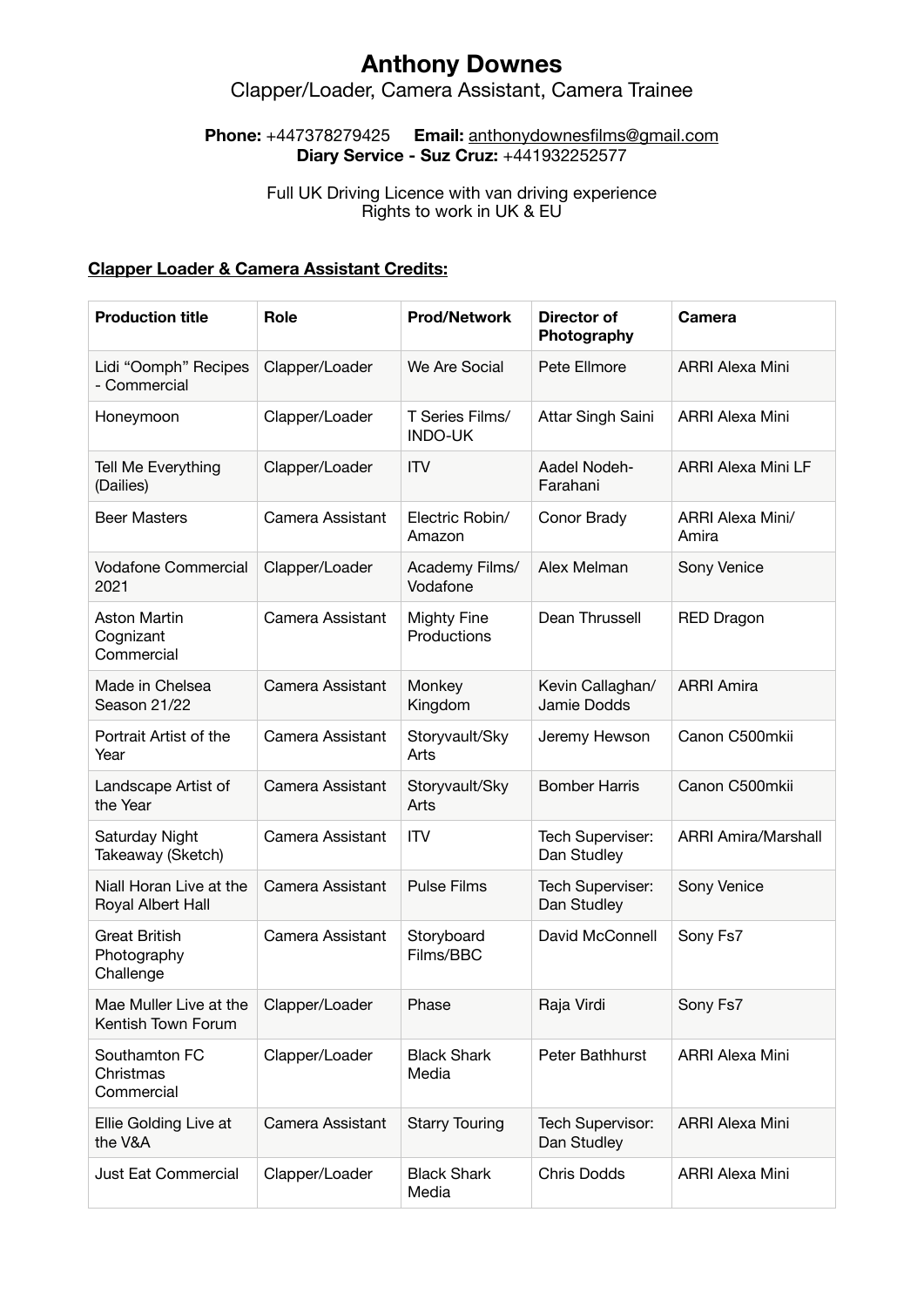| Nike Commercial w/<br>Marcus Rashford | Clapper/Loader   | <b>LCS Studio</b>             | Joel Honeywell         | <b>ARRI Alexa Mini</b> |
|---------------------------------------|------------------|-------------------------------|------------------------|------------------------|
| THINK! Commercial<br>'Time to Tackle" | Clapper/Loader   | <b>Fully Focused</b>          | Bani Mendy             | <b>ARRI Alexa Mini</b> |
| <b>Skin</b>                           | Camera Assistant | Two Four/BBC                  | Alex Knowles           | <b>ARRI Amira</b>      |
| <b>BAFTA Life in Pictures</b>         | Camera Assistant | <b>BAFTA</b>                  | David Capon            | Canon C300mkii         |
| Watch What I Do                       | Clapper/Loader   | <b>Fully Focused</b>          | Bani Mendy             | ARRI Alexa Mini        |
| Women Like Us                         | Clapper/Loader   | <b>British Muslim</b><br>TV   | Muzzammil<br>Hashmi    | Canon C300             |
| 18 (Short)                            | Clapper/Loader   | <b>Fully Focused</b>          | Bani Mendy             | ARRI Alexa Mini        |
| Drawn Out (Short)                     | Clapper/Loader   | <b>Fully Focused</b>          | Bani Mendy             | Sony Fs7               |
| <b>Calling Home</b>                   | Clapper/Loader   | N/A                           | <b>Ben Calloway</b>    | <b>ARRI Amira</b>      |
| Red Rock                              | Clapper/Loader   | Ridge Film<br>Productions\TV3 | Ciaran Tanham          | Sony F55               |
| The Meaning of Life                   | Camera Assistant | <b>RTE</b>                    | <b>Russell Gleeson</b> | Sony Fs7               |
| Gaelic Curse                          | Clapper/Loader   | <b>Zanzibar Films</b>         | Jack Conroy            | <b>RED Epic</b>        |

# **Camera Trainee Credits:**

| <b>Production</b>                        | <b>Role</b>    | Company                              | Director of<br>Photography | Camera          |
|------------------------------------------|----------------|--------------------------------------|----------------------------|-----------------|
| The Crown (Season   Camera Trainee<br>5) |                | Left Bank Picture/<br><b>Netflic</b> | Adriano Goldman            | Sony Venice     |
| Star Wars: Andor<br>(Dailies)            | Camera Trainee | Lucasfilms/Disney                    | Adriano Goldman            | Sony Venice     |
| Beabadbee<br>"Cologne" Music<br>Video    | Camera Trainee | Pulse Films                          | Sam Mayer                  | ARRI Alexa Mini |

## **Camera Operating Credits:**

| <b>Production</b>                     | Role                             | Company                       | Camera            |
|---------------------------------------|----------------------------------|-------------------------------|-------------------|
| Made in Chelsea                       | C Camera Operator                | E4/Monkey Kingdom             | <b>ARRI Amira</b> |
| BBC Horizon "How To<br>Sleep Well"    | Camera Operator<br>(Segment)     | <b>BBC/Storyboard Studios</b> | Sony Fs7          |
| A Night at the Museum                 | Camera Operator<br>(London Unit) | <b>BBC/Firesrest Films</b>    | Canon C300mkii    |
| Women Like Us                         | Studio Camera Operator           | <b>British Muslim TV</b>      | Canon C300mkii    |
| Hey Day: The Mic<br>Christopher Story | Camera Operator<br>(Segment)     | Single Cell Films             | Panasonic GH5     |